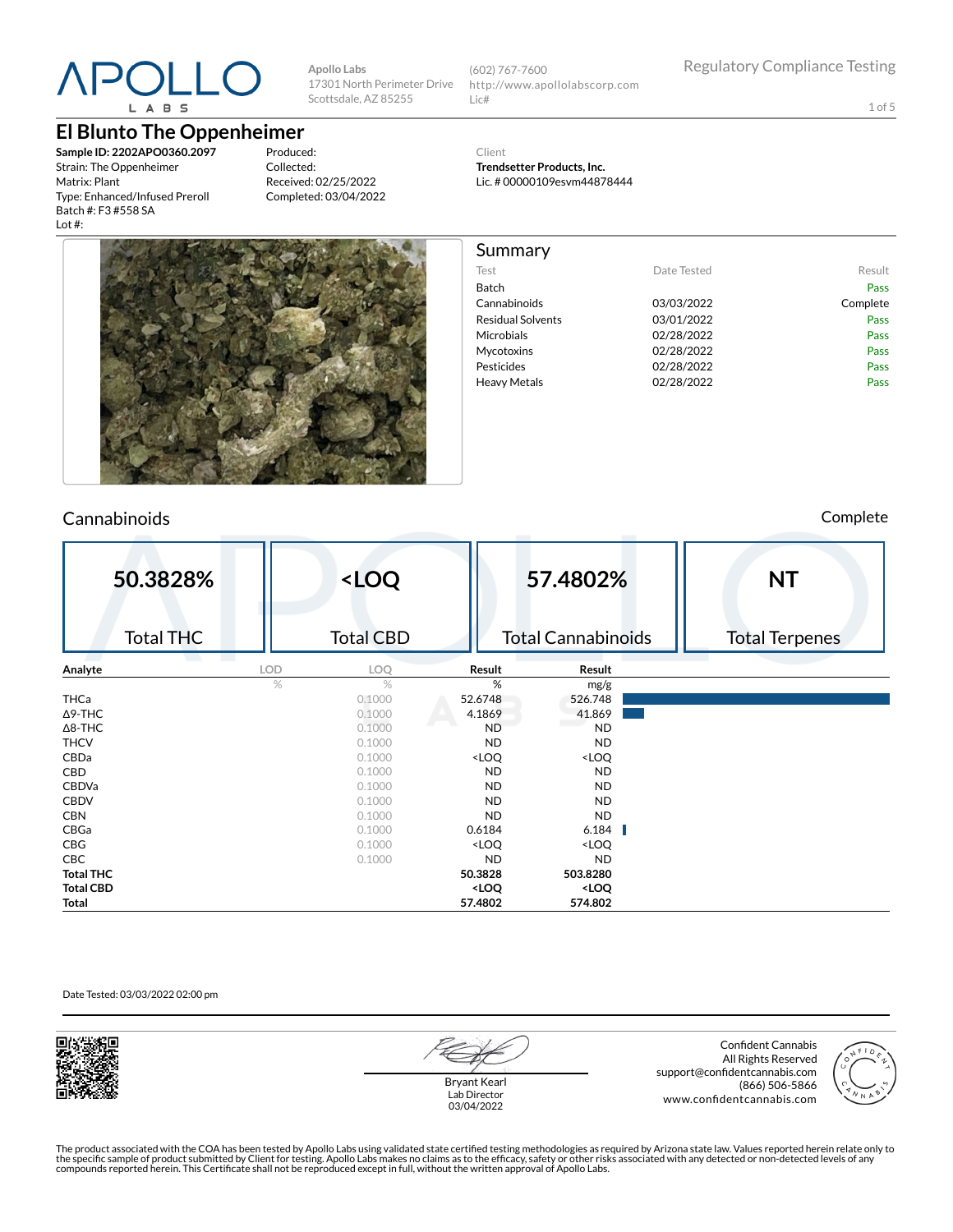## **)** L A B S

## **El Blunto The Oppenheimer**

**Sample ID: 2202APO0360.2097** Strain: The Oppenheimer Matrix: Plant Type: Enhanced/Infused Preroll Batch #: F3 #558 SA Lot #:

Produced: Collected: Received: 02/25/2022 Completed: 03/04/2022

**Apollo Labs**

17301 North Perimeter Drive Scottsdale, AZ 85255

> Client **Trendsetter Products, Inc.**

(602) 767-7600

Lic#

Lic. # 00000109esvm44878444

http://www.apollolabscorp.com

## Pesticides **Passage of the Contract of Contract Contract of Contract Contract Contract Contract Contract Contract Contract Contract Contract Contract Contract Contract Contract Contract Contract Contract Contract Contract**

| Analyte             | LOO    | Limit  | Units      | <b>Status</b> | Analyte            | LOO    | Limit      | Units      | <b>Status</b> |
|---------------------|--------|--------|------------|---------------|--------------------|--------|------------|------------|---------------|
|                     | PPM    | PPM    | <b>PPM</b> |               |                    | PPM    | <b>PPM</b> | <b>PPM</b> |               |
| Abamectin           | 0.2500 | 0.5000 | <b>ND</b>  | Pass          | Hexythiazox        | 0.5000 | 1.0000     | <b>ND</b>  | Pass          |
| Acephate            | 0.2000 | 0.4000 | <b>ND</b>  | Pass          | Imazalil           | 0.1000 | 0.2000     | <b>ND</b>  | Pass          |
| Acequinocyl         | 1.0000 | 2.0000 | <b>ND</b>  | Pass          | Imidacloprid       | 0.2000 | 0.4000     | <b>ND</b>  | Pass          |
| Acetamiprid         | 0.1000 | 0.2000 | <b>ND</b>  | Pass          | Kresoxim Methyl    | 0.2000 | 0.4000     | <b>ND</b>  | Pass          |
| Aldicarb            | 0.2000 | 0.4000 | <b>ND</b>  | Pass          | Malathion          | 0.1000 | 0.2000     | <b>ND</b>  | Pass          |
| Azoxystrobin        | 0.1000 | 0.2000 | <b>ND</b>  | Pass          | Metalaxyl          | 0.1000 | 0.2000     | <b>ND</b>  | Pass          |
| <b>Bifenazate</b>   | 0.1000 | 0.2000 | <b>ND</b>  | Pass          | Methiocarb         | 0.1000 | 0.2000     | <b>ND</b>  | Pass          |
| <b>Bifenthrin</b>   | 0.1000 | 0.2000 | <b>ND</b>  | Pass          | Methomvl           | 0.2000 | 0.4000     | <b>ND</b>  | Pass          |
| <b>Boscalid</b>     | 0.2000 | 0.4000 | <b>ND</b>  | Pass          | Myclobutanil       | 0.1000 | 0.2000     | <b>ND</b>  | Pass          |
| Carbaryl            | 0.1000 | 0.2000 | <b>ND</b>  | Pass          | Naled              | 0.2500 | 0.5000     | <b>ND</b>  | Pass          |
| Carbofuran          | 0.1000 | 0.2000 | <b>ND</b>  | Pass          | Oxamyl             | 0.5000 | 1.0000     | <b>ND</b>  | Pass          |
| Chlorantraniliprole | 0.1000 | 0.2000 | <b>ND</b>  | Pass          | Paclobutrazol      | 0.2000 | 0.4000     | <b>ND</b>  | Pass          |
| Chlorfenapyr        | 0.5000 | 1.0000 | <b>ND</b>  | Pass          | Permethrins        | 0.1000 | 0.2000     | ND         | Pass          |
| Chlorpyrifos        | 0.1000 | 0.2000 | <b>ND</b>  | Pass          | Phosmet            | 0.1000 | 0.2000     | <b>ND</b>  | Pass          |
| Clofentezine        | 0.1000 | 0.2000 | <b>ND</b>  | Pass          | Piperonyl Butoxide | 1.0000 | 2.0000     | <b>ND</b>  | Pass          |
| Cyfluthrin          | 0.5000 | 1.0000 | <b>ND</b>  | Pass          | Prallethrin        | 0.1000 | 0.2000     | <b>ND</b>  | Pass          |
| Cypermethrin        | 0.5000 | 1.0000 | <b>ND</b>  | Pass          | Propiconazole      | 0.2000 | 0.4000     | <b>ND</b>  | Pass          |
| Daminozide          | 0.5000 | 1.0000 | <b>ND</b>  | Pass          | Propoxur           | 0.1000 | 0.2000     | <b>ND</b>  | Pass          |
| Diazinon            | 0.1000 | 0.2000 | <b>ND</b>  | Pass          | Pyrethrins         | 0.5000 | 1.0000     | <b>ND</b>  | Pass          |
| <b>Dichlorvos</b>   | 0.0500 | 0.1000 | <b>ND</b>  | Pass          | Pyridaben          | 0.1000 | 0.2000     | <b>ND</b>  | Pass          |
| Dimethoate          | 0.1000 | 0.2000 | <b>ND</b>  | Pass          | Spinosad           | 0.1000 | 0.2000     | <b>ND</b>  | Pass          |
| Ethoprophos         | 0.1000 | 0.2000 | <b>ND</b>  | Pass          | Spiromesifen       | 0.1000 | 0.2000     | ND         | Pass          |
| Etofenprox          | 0.2000 | 0.4000 | <b>ND</b>  | Pass          | Spirotetramat      | 0.1000 | 0.2000     | <b>ND</b>  | Pass          |
| Etoxazole           | 0.1000 | 0.2000 | <b>ND</b>  | Pass          | Spiroxamine        | 0.2000 | 0.4000     | <b>ND</b>  | Pass          |
| Fenoxycarb          | 0.1000 | 0.2000 | <b>ND</b>  | Pass          | Tebuconazole       | 0.2000 | 0.4000     | <b>ND</b>  | Pass          |
| Fenpyroximate       | 0.2000 | 0.4000 | <b>ND</b>  | Pass          | Thiacloprid        | 0.1000 | 0.2000     | <b>ND</b>  | Pass          |
| Fipronil            | 0.2000 | 0.4000 | <b>ND</b>  | Pass          | Thiamethoxam       | 0.1000 | 0.2000     | <b>ND</b>  | Pass          |
| Flonicamid          | 0.5000 | 1.0000 | <b>ND</b>  | Pass          | Trifloxystrobin    | 0.1000 | 0.2000     | <b>ND</b>  | Pass          |
| Fludioxonil         | 0.2000 | 0.4000 | <b>ND</b>  | Pass          |                    |        |            |            |               |

#### **Herbicides**

| Analyte       | ∩∩<br>v              | $\sim$<br>Limit  | <b>Units</b> | Status |
|---------------|----------------------|------------------|--------------|--------|
|               | <b>DDI</b><br>$-1$ v | DPN <sub>1</sub> | <b>PPM</b>   |        |
| Pendimethalin | U.UJUU               | $\cap$<br>LUUU - | NL           | Pass   |

Date Tested: 02/28/2022 07:00 am



Bryant Kearl Lab Director 03/04/2022

Confident Cannabis All Rights Reserved support@confidentcannabis.com (866) 506-5866 www.confidentcannabis.com



The product associated with the COA has been tested by Apollo Labs using validated state certified testing methodologies as required by Arizona state law. Values reported herein relate only to<br>the specific sample of produc

2 of 5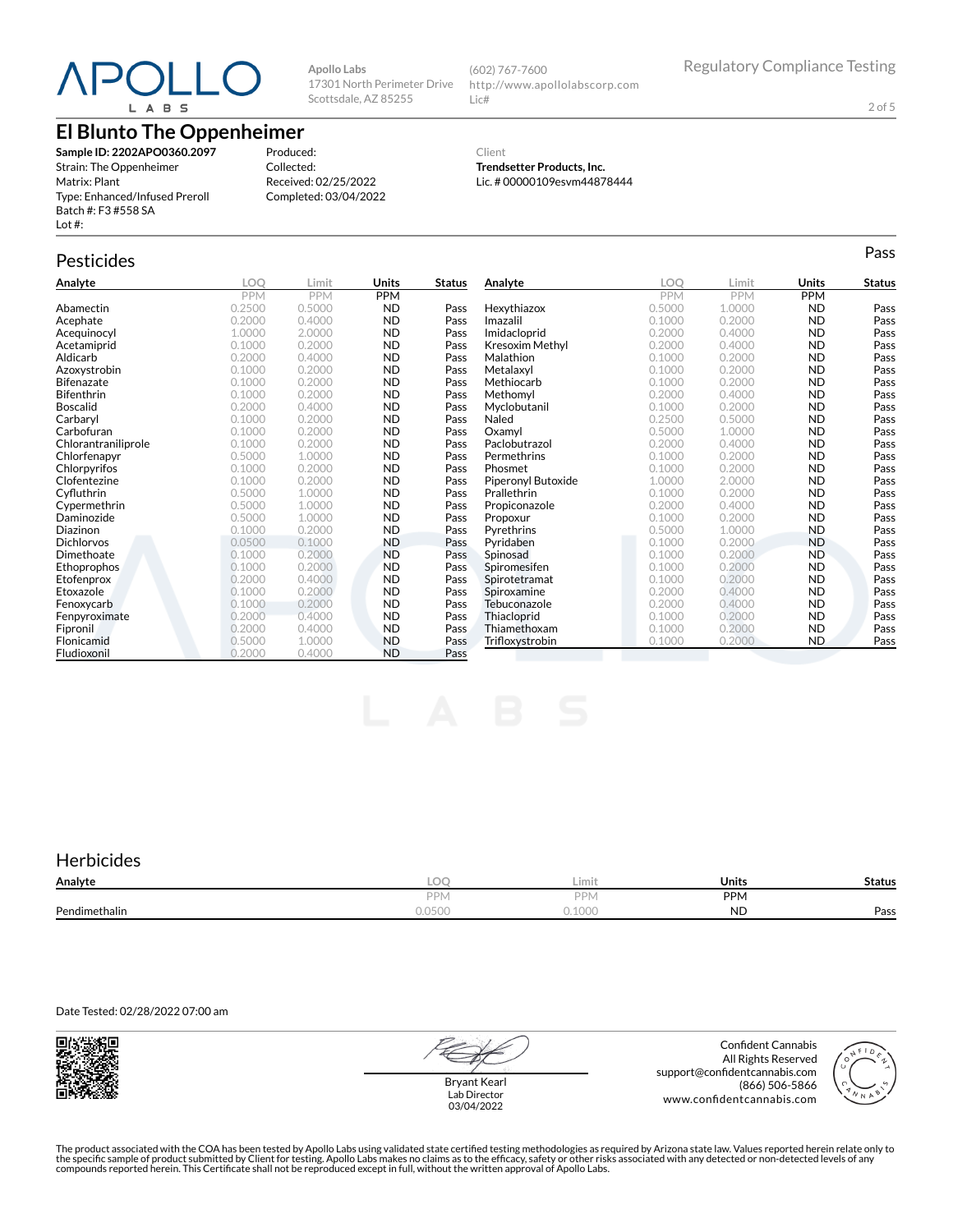# L A B S

## **El Blunto The Oppenheimer**

**Sample ID: 2202APO0360.2097** Strain: The Oppenheimer Matrix: Plant Type: Enhanced/Infused Preroll Batch #: F3 #558 SA Lot #:

**Apollo Labs** 17301 North Perimeter Drive Scottsdale, AZ 85255

(602) 767-7600 http://www.apollolabscorp.com Lic#

3 of 5

Produced: Collected: Received: 02/25/2022 Completed: 03/04/2022

#### Client **Trendsetter Products, Inc.** Lic. # 00000109esvm44878444

| <b>Microbials</b>     |                             |       |           | Pass          |
|-----------------------|-----------------------------|-------|-----------|---------------|
| Analyte               |                             | Limit | Result    | <b>Status</b> |
| Salmonella SPP        | Detected/Not Detected in 1g |       | <b>ND</b> | Pass          |
| Aspergillus flavus    | Detected/Not Detected in 1g |       | <b>ND</b> | Pass          |
| Aspergillus fumigatus | Detected/Not Detected in 1g |       | <b>ND</b> | Pass          |
| Aspergillus niger     | Detected/Not Detected in 1g |       | <b>ND</b> | Pass          |
| Aspergillus terreus   | Detected/Not Detected in 1g |       | <b>ND</b> | Pass          |
| Analyte               | <b>LOO</b>                  | Limit | Result    | <b>Status</b> |
|                       | CFU/g                       | CFU/g | CFU/g     |               |
| E. Coli               | 100.0                       | 100.0 | <b>ND</b> | Pass          |

Date Tested: 02/28/2022 12:00 am

#### Mycotoxins **Pass**

| Analyte                 | <b>LOD</b> | °O∟        | Limit      | <b>Units</b> | <b>Status</b> |
|-------------------------|------------|------------|------------|--------------|---------------|
|                         | $\mu$ g/kg | $\mu$ g/kg | $\mu$ g/kg | µg/kg        |               |
| <b>B1</b>               |            | 10         | ŽŪ         | <b>ND</b>    | Pass          |
| <b>B2</b>               |            | 10         |            | <b>ND</b>    | Pass          |
| G1                      |            | 10         | Λ.         | <b>ND</b>    | Pass          |
| G2                      |            | 10         |            | ND           | Pass          |
| <b>Total Aflatoxins</b> |            | 10         | ΖU         | <b>ND</b>    | Pass          |
| Ochratoxin A            |            | 10         | 20         | <b>ND</b>    | Pass          |

#### Date Tested: 02/28/2022 07:00 am

| <b>Heavy Metals</b> |            |           |           |              | Pass          |
|---------------------|------------|-----------|-----------|--------------|---------------|
| Analyte             | <b>LOD</b> | LOC       | Limit     | <b>Units</b> | <b>Status</b> |
|                     | $\mu$ g/g  | $\mu$ g/g | $\mu$ g/g | $\mu$ g/g    |               |
| Arsenic             | 0.066      | 0.133     | 0.4       | <b>ND</b>    | Pass          |
| Cadmium             | 0.066      | 0.133     | 0.4       | <b>ND</b>    | Pass          |
| Lead                | 0.166      | 0.333     |           | <b>ND</b>    | Pass          |
| Mercury             |            | 0.4       | 1.2       | <b>ND</b>    | Pass          |

Date Tested: 02/28/2022 12:00 am



Bryant Kearl Lab Director 03/04/2022

Confident Cannabis All Rights Reserved support@confidentcannabis.com (866) 506-5866 www.confidentcannabis.com

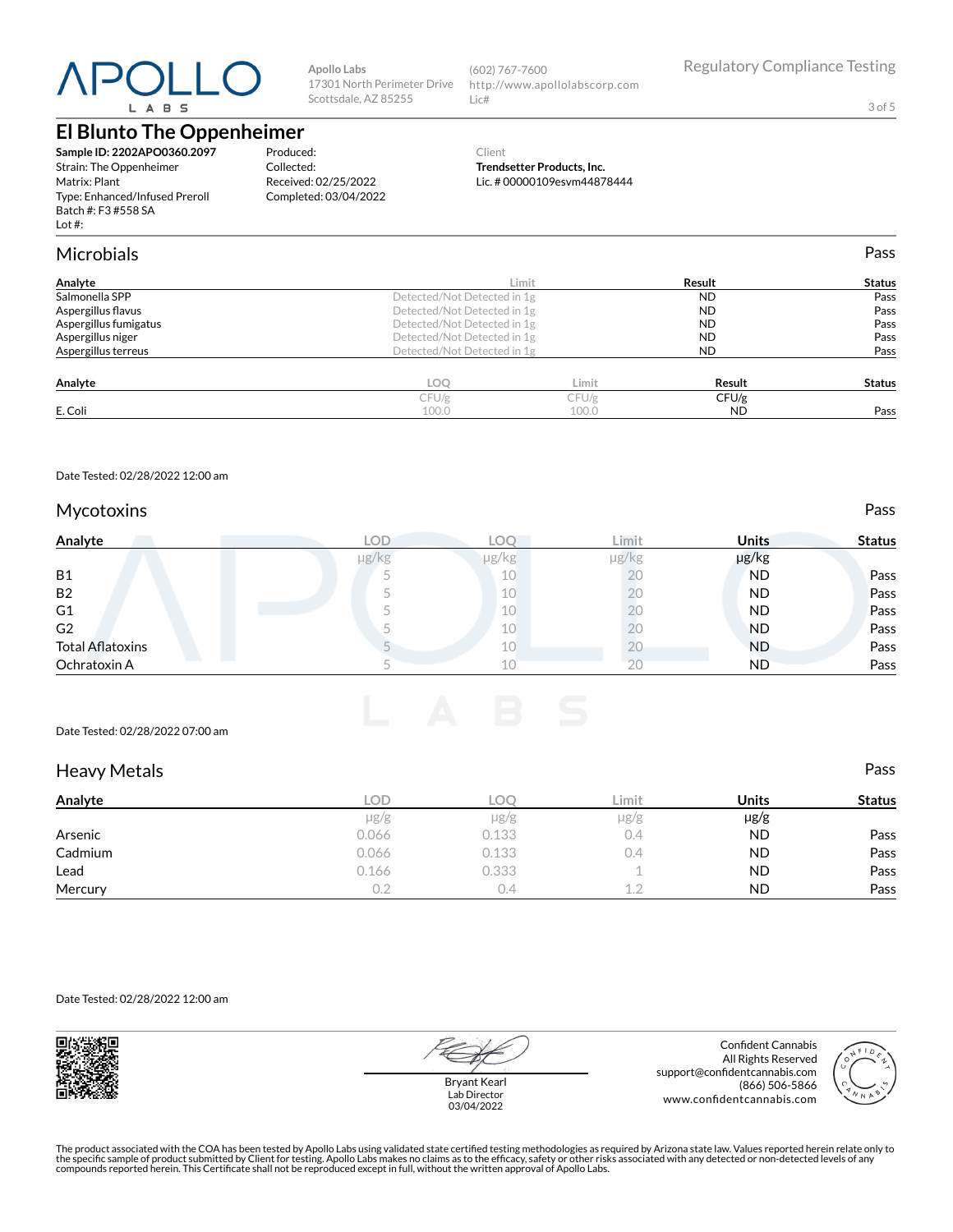# L A B S

**Apollo Labs** 17301 North Perimeter Drive Scottsdale, AZ 85255

(602) 767-7600 http://www.apollolabscorp.com Lic#

4 of 5

### **El Blunto The Oppenheimer**

**Sample ID: 2202APO0360.2097** Strain: The Oppenheimer Matrix: Plant Type: Enhanced/Infused Preroll Batch #: F3 #558 SA Lot #:

Produced: Collected: Received: 02/25/2022 Completed: 03/04/2022

Client **Trendsetter Products, Inc.** Lic. # 00000109esvm44878444

#### Residual Solvents

| $\mu$ g/g<br>190.5<br>77 | $\mu$ g/g<br>381        | $\mu$ g/g      | $\mu$ g/g   | Pass                    |
|--------------------------|-------------------------|----------------|-------------|-------------------------|
|                          |                         |                |             |                         |
|                          |                         | 1000           | ND.         | Pass                    |
|                          | 154                     | 410            | <b>ND</b>   | Pass                    |
| 0.5                      | $\overline{A}$          | $\overline{2}$ | <b>ND</b>   | Pass                    |
|                          | 1914                    | 5000           | <b>ND</b>   | Pass                    |
| 12                       | 24                      | 60             | <b>ND</b>   | Pass                    |
| 115.5                    | 231                     | 600            | ND.         | Pass                    |
| 955                      | 1910                    | 5000           | <b>ND</b>   | Pass                    |
| 953.5                    | 1907                    | 5000           | <b>ND</b>   | Pass                    |
| 950.5                    | 1901                    | 5000           | ND.         | Pass                    |
| 946                      | 1892                    | 5000           | ND.         | Pass                    |
|                          | 115                     | 290            | ND.         | Pass                    |
| 957.5                    | 1915                    | 5000           | <b>ND</b>   | Pass                    |
| 954                      | 1908                    | 5000           |             | Pass                    |
|                          | 1141                    | 3000           | ND.         | Pass                    |
|                          | 1923                    | 5000           | ND.         | Pass                    |
|                          |                         |                |             | Pass                    |
|                          |                         |                |             | Pass                    |
|                          | 841                     | 2170           | ND.         | Pass                    |
|                          | 570.5<br>953.5<br>171.5 | 1907<br>343    | 5000<br>890 | ND.<br><b>ND</b><br>ND. |

Date Tested: 03/01/2022 07:00 am





Bryant Kearl Lab Director 03/04/2022